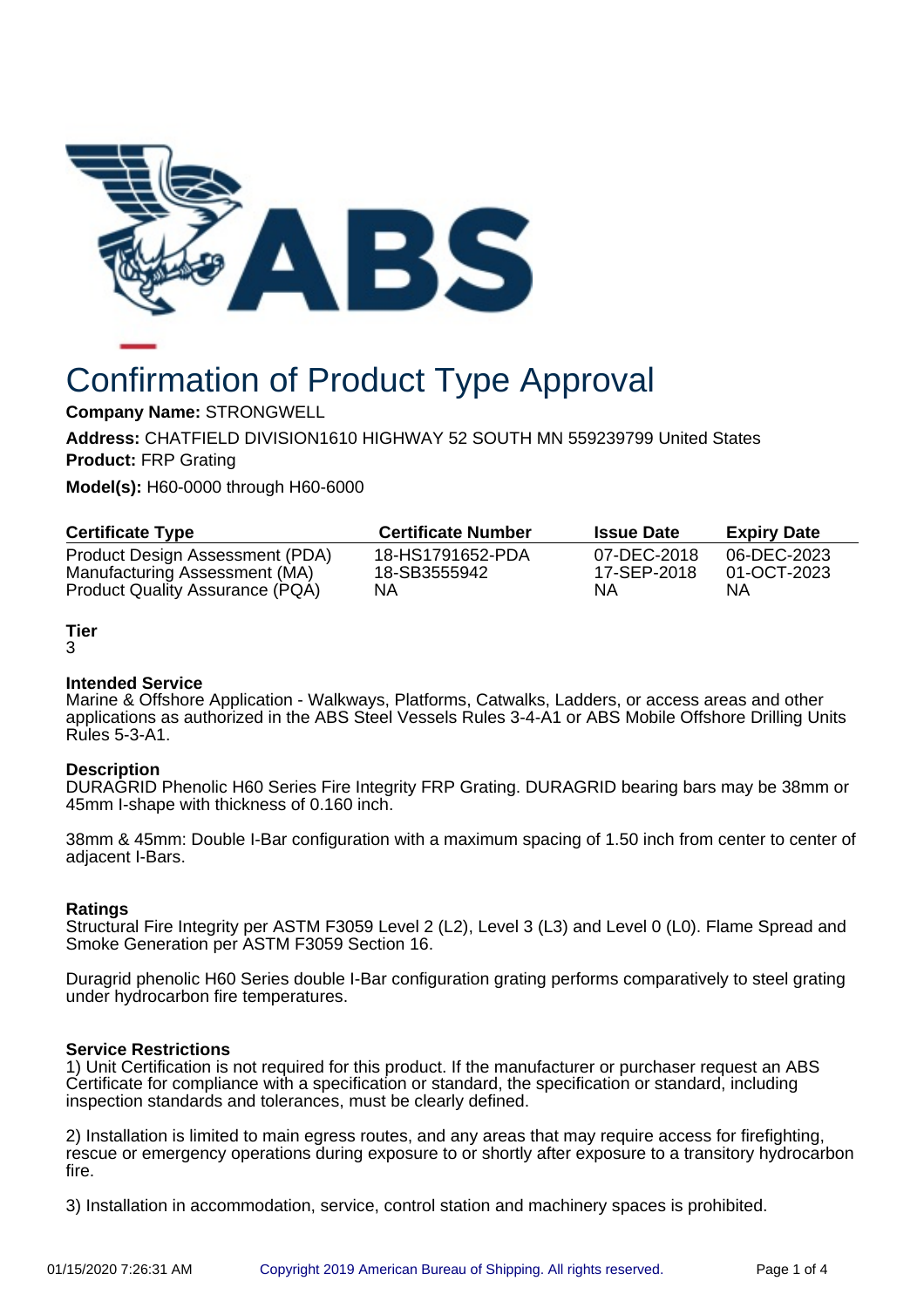4) Not to be used in Cargo Tanks and Fuel Oil Tanks, etc. which are normally entered when underway.

5) This product should not be used in areas where FRP grating of L1 integrity would be required.

6) Prior to installation, plans detailing the intended application are to be submitted to ABS for review, and concurrence from the flag Administration is required.

7) Maximum allowable open area spacing of 60%.

8) Maximum bearing double bar spacing of 1.5 inch on center and maximum unsupported span of 44 inch (1120 mm).

9) ABS Steel Vessels Rules 3-4-A1 or ABS Mobile Offshore Drilling Units Rules 5-3-A1 (ABS Facilities Rules A3) identifies the locations and the applications acceptable for FRP gratings.

#### **Comments**

1) The Manufacturer has provided a declaration about the control of, or the lack of Asbestos in this product.

2) Approval not performed on behalf of any flag Administration.

3) The scope of Type Approval is to comply with MSC.1/Circ.1221 dated 11 December 2006.

4) Production items are to be manufactured in accordance with a quality control system which shall be maintained to ensure that items are of the same standard as per tested/approved prototype.

5) Grating was tested to meet ASTM F3059 Section 8 through Section 17.

6) Grating is comply with the L2 fire resistance requirements of intact (pre-fire) testing (flame spread, smoke generation) as addressed in ASTM F3059, along with post fire testing with ASTM E119, cellulosic fire test, to center load test and uniform load test.

7) If the grating is damaged with any hydrocarbon fires, damaged grating shall be strictly restricted to access unless replaced with new gratings.

8) If use in open Drill floor and open Hydrocarbon processing/production areas where hydrocarbon fires are expected, detailed hydrocarbon fire risk assessment are to be conducted with flag Administration concurrence.

#### **Notes, Drawings and Documentation**

Supporting Data:

Drawing No. 100200 Rev. C, I-Bar, 1.5" Phenolic;

Drawing No. 100545 Rev. A, I-Bar, 45mm Phenolic;

Composite Material Technology Center (COMTEC) - Winona State University, Test Report (Job No. 050113-01) dated 12 Jun. 2013, 12 pages;

SwRI Test Report (Project No. 01.17787.01.616) dated 30 May 2013, 14 pages;

SwRI Test Report (Project No. 01.14431.01.309) dated 18 Feb. 2013, 31 pages;

Revalidation Data:

Strongwell Reference memorandum for 1-1/2" Double I-Bar (I6000) confirmation;

Strongwell Duragrid Phenolic 38mm ASTM F3059 Test Package, Strongwell Duragrid Phenolic 38mm Submittal Package, dated 8 February 2016;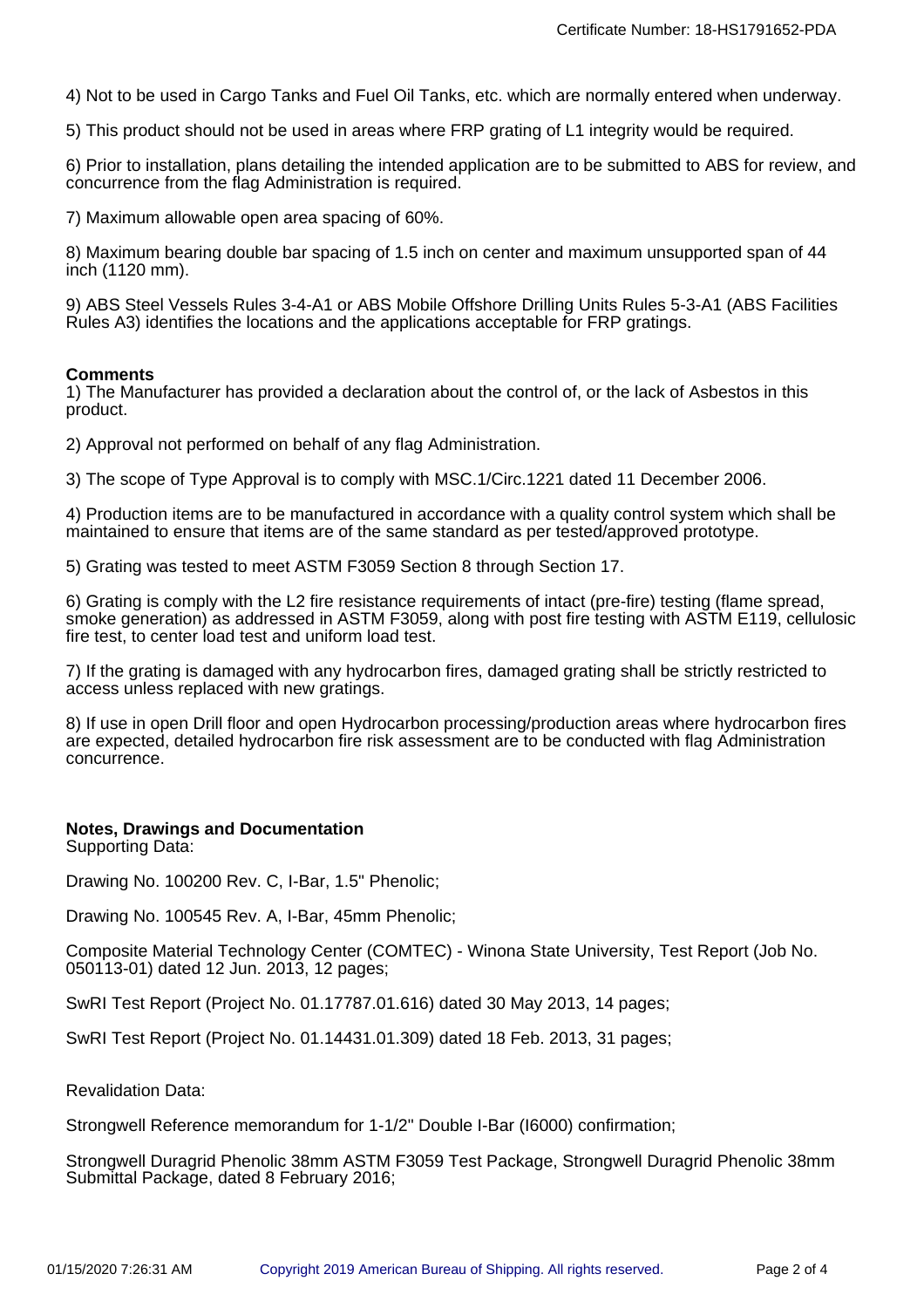Strongwell Duragrid Phenolic 45mm ASTM F3059 Test Package, Strongwell Duragrid Phenolic 45mm Submittal Package, dated 13 November 2015;

2018-1009-01, Strongwell Certificate 13-HS1082540-PDA renewal memorandum, dated 9 October 2018;

### **Term of Validity**

This Product Design Assessment (PDA) Certificate 18-HS1791652-PDA, dated 07/Dec/2018 remains valid until 06/Dec/2023 or until the Rules or specifications used in the assessment are revised (whichever occurs first).

This PDA is intended for a product to be installed on an ABS classed vessel, MODU or facility which is in existence or under contract for construction on the date of the ABS Rules or specifications used to evaluate the Product.

Use of the Product on an ABS classed vessel, MODU or facility which is contracted after the validity date of the ABS Rules and specifications used to evaluate the Product, will require re-evaluation of the PDA.

Use of the Product for non ABS classed vessels, MODUs or facilities is to be to an agreement between the manufacturer and intended client.

#### **ABS Rules**

Rules for Conditions of Classification, Part 1 - 2018 Steel Vessels Rules 1-1-4/7.7, 1-1-A3, 1-1-A4, 3-4-A1

Rules for Conditions of Classification, Part 1 - 2018 Offshore Units and Structures 1-1-4/9.7, 1-1-A2, 1-1-A3, which covers the following:

2018 Mobile Offshore Drilling Units Rules 5-3-1/1.13; 5-3-A1

2018 Facilities on Offshore Installations Rules A3;

#### **International Standards** NA

**EU-MED Standards** NA

## **National Standards**

ASTM F3059, Standard Specification for Fiber-Reinforced Polymer (FRP) Gratings Used in Marine Construction and Shipbuilding, 2015;

**Government Standards** NA

**Other Standards** NA



wil

Corporate ABS Programs